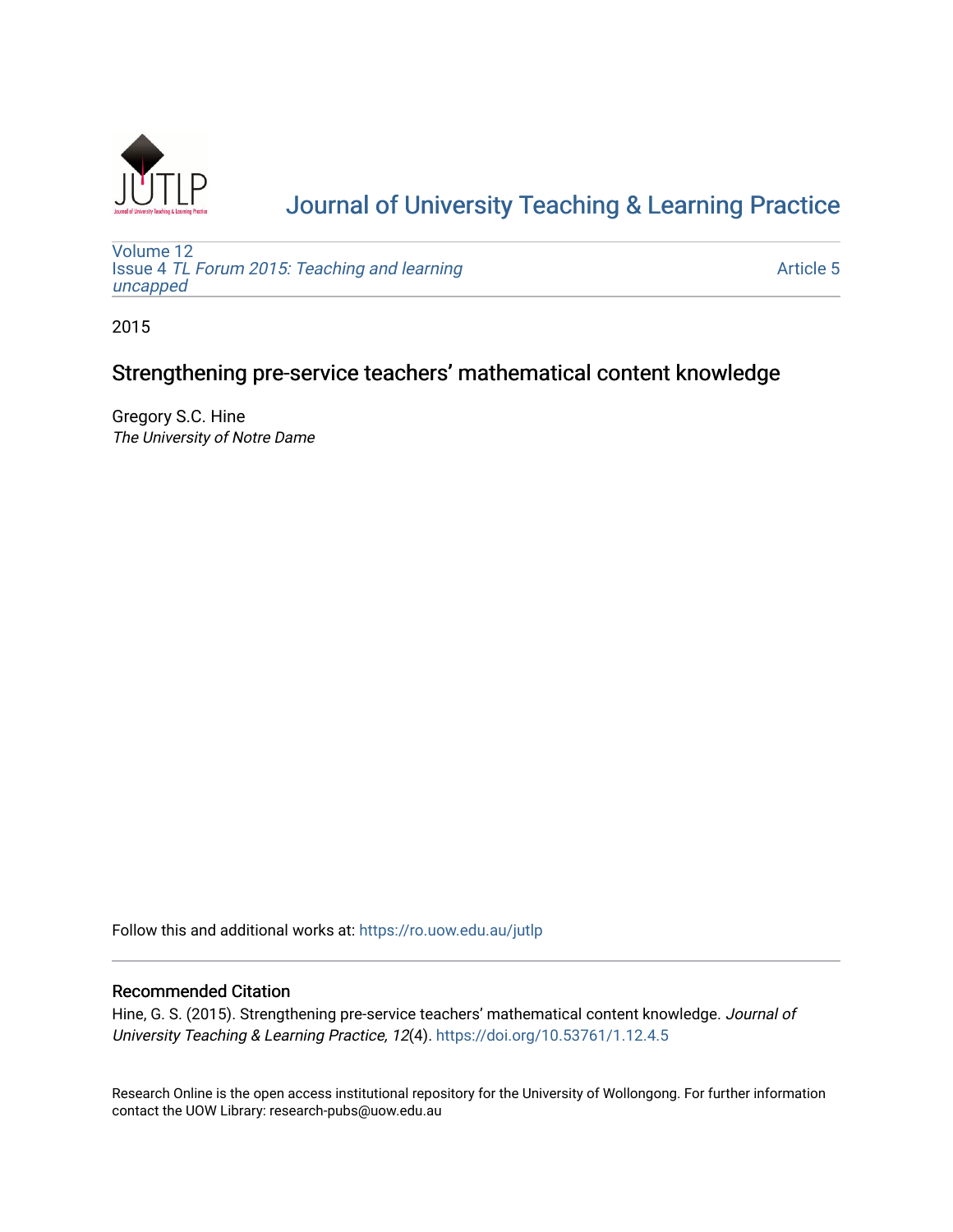# Strengthening pre-service teachers' mathematical content knowledge

# **Abstract**

The tertiary training of pre-service teachers is pivotal in their professional preparation and formation as qualified educators. Multiple authors posit that teachers require a development of *pedagogical content* knowledge, or knowing a variety of ways to present mathematical content and to assist students to deepen their understanding (Chick 2012; Shulman 1987). Emerick, Hirsch & Berry (2003) argue that high quality teachers must possess appropriate mathematical content knowledge, and must also possess considerable background in communicating effectively to students. There are two aims of this educational research. The first is to investigate the self-perceptions of pre-service primary and secondary teachers enrolled in a mathematics education unit as they engage with and consolidate their mathematics content knowledge. The second aim is to explore how these pre-service teachers understand and perceive their 'readiness' to undertake such a task, based on their recent tertiary training. Data were collected from participants through the exercise of pre-unit (Phase 1) and post-unit (Phase 2) surveys. Following the completion of Phase 1, participant self-reflections indicated varying degrees of readiness to teach mathematics to upper primary and lower secondary students. Less than half of the sampled participants asserted that they felt confident in teaching mathematics, and almost all participants stressed the need to strengthen both their content knowledge and pedagogical content knowledge. This paper will discuss the key findings of Phase 1 in light of the extant literature on the preparation of pre-service mathematics teachers.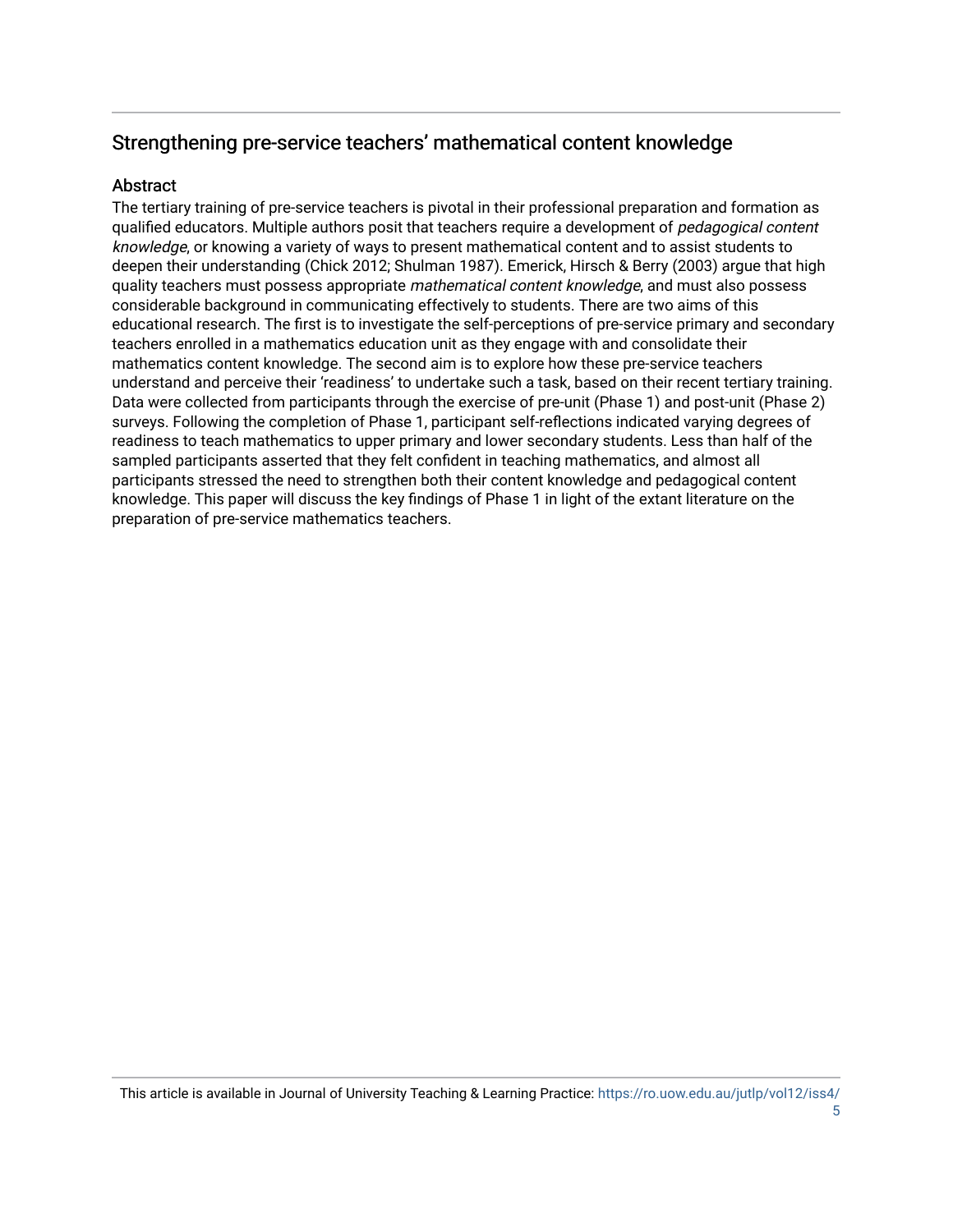

# [Journal of University Teaching & Learning Practice](https://ro.uow.edu.au/jutlp)

[Volume 12](https://ro.uow.edu.au/jutlp/vol12) Issue 4 [TL Forum 2015: Teaching and learning](https://ro.uow.edu.au/jutlp/vol12/iss4)  [uncapped](https://ro.uow.edu.au/jutlp/vol12/iss4)

[Article 5](https://ro.uow.edu.au/jutlp/vol12/iss4/5) 

2015

# Strengthening pre-service teachers' mathematical content knowledge

Gregory S.C. Hine The University of Notre Dame

Follow this and additional works at: [https://ro.uow.edu.au/jutlp](https://ro.uow.edu.au/jutlp?utm_source=ro.uow.edu.au%2Fjutlp%2Fvol12%2Fiss4%2F5&utm_medium=PDF&utm_campaign=PDFCoverPages) 

# Recommended Citation

Hine, G. S. (2015). Strengthening pre-service teachers' mathematical content knowledge. Journal of University Teaching & Learning Practice, 12(4). [https://ro.uow.edu.au/jutlp/vol12/iss4/5](https://ro.uow.edu.au/jutlp/vol12/iss4/5?utm_source=ro.uow.edu.au%2Fjutlp%2Fvol12%2Fiss4%2F5&utm_medium=PDF&utm_campaign=PDFCoverPages) 

Research Online is the open access institutional repository for the University of Wollongong. For further information contact the UOW Library: research-pubs@uow.edu.au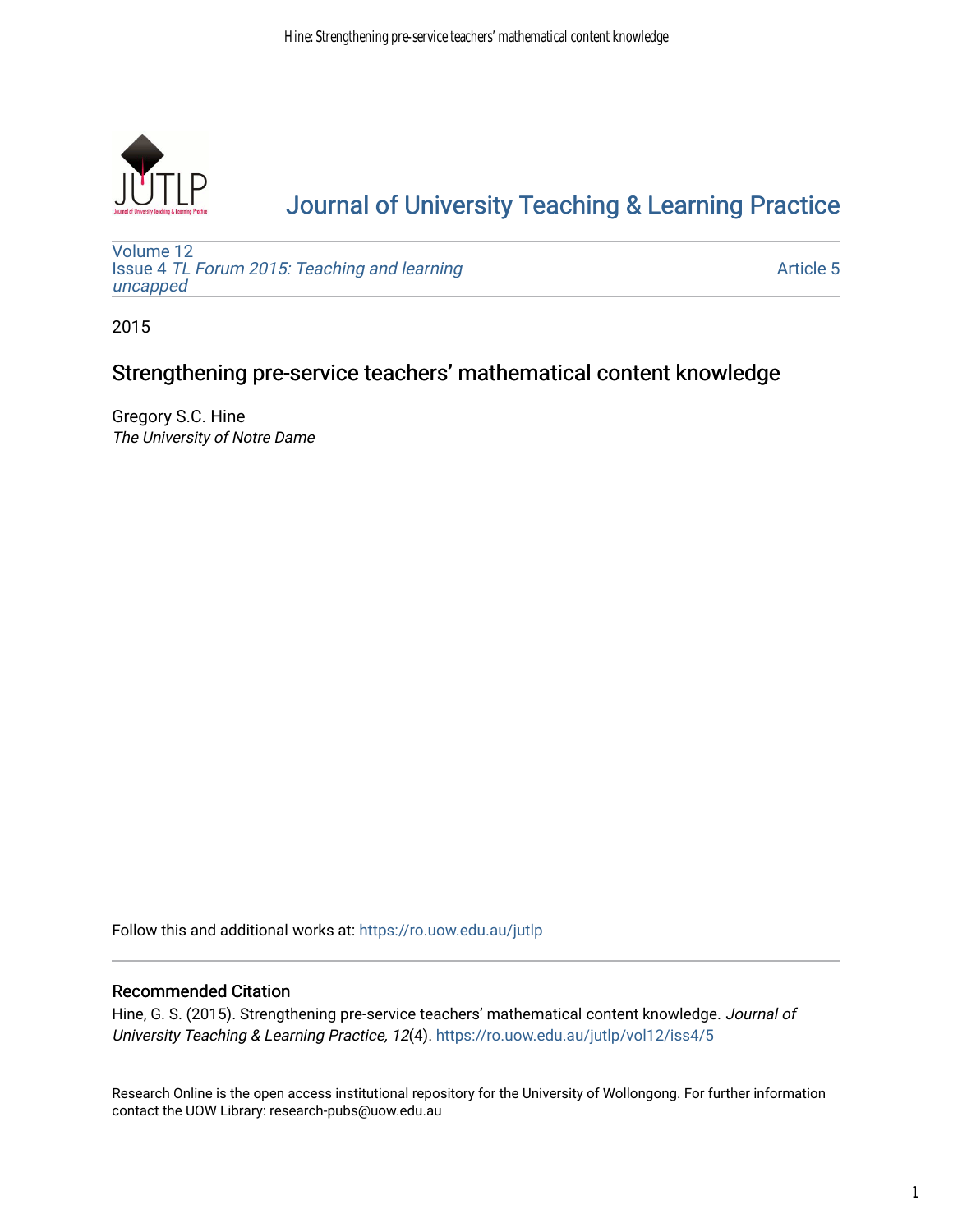# Strengthening pre-service teachers' mathematical content knowledge

# Abstract

The tertiary training of pre-service teachers is pivotal in their professional preparation and formation as qualified educators. Multiple authors posit that teachers require a development of *pedagogical content* knowledge, or knowing a variety of ways to present mathematical content and to assist students to deepen their understanding (Chick 2012; Shulman 1987). Emerick, Hirsch & Berry (2003) argue that high quality teachers must possess appropriate mathematical content knowledge, and must also possess considerable background in communicating effectively to students. There are two aims of this educational research. The first is to investigate the self-perceptions of pre-service primary and secondary teachers enrolled in a mathematics education unit as they engage with and consolidate their mathematics content knowledge. The second aim is to explore how these pre-service teachers understand and perceive their 'readiness' to undertake such a task, based on their recent tertiary training. Data were collected from participants through the exercise of pre-unit (Phase 1) and post-unit (Phase 2) surveys. Following the completion of Phase 1, participant self-reflections indicated varying degrees of readiness to teach mathematics to upper primary and lower secondary students. Less than half of the sampled participants asserted that they felt confident in teaching mathematics, and almost all participants stressed the need to strengthen both their content knowledge and pedagogical content knowledge. This paper will discuss the key findings of Phase 1 in light of the extant literature on the preparation of pre-service mathematics teachers.

This article is available in Journal of University Teaching & Learning Practice: [https://ro.uow.edu.au/jutlp/vol12/iss4/](https://ro.uow.edu.au/jutlp/vol12/iss4/5) [5](https://ro.uow.edu.au/jutlp/vol12/iss4/5)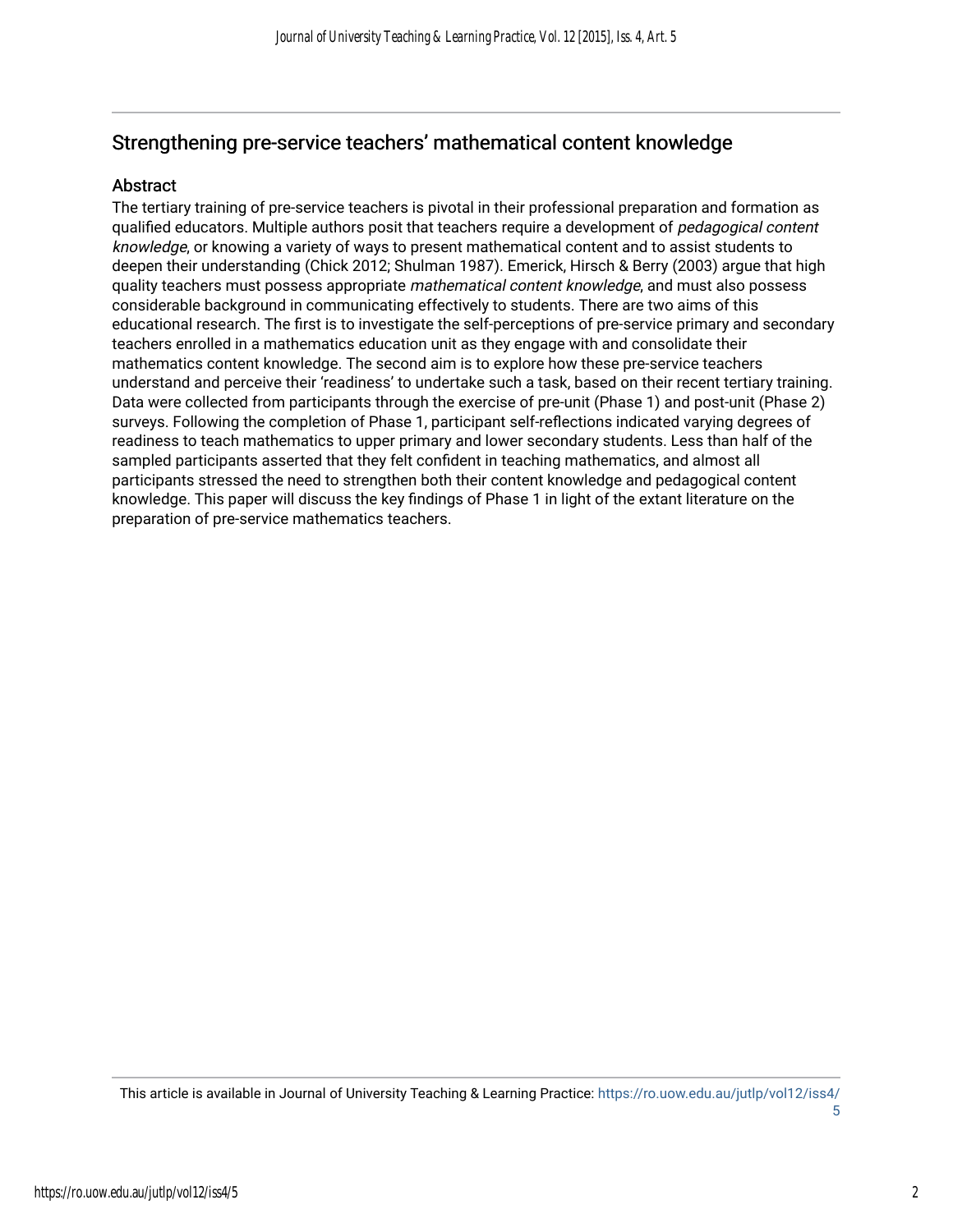## **Introduction**

Over the past two decades there has been a growing body of literature concerning the preparation of pre-service mathematics teachers. Research efforts have focused principally on approaches conducted by tertiary educators to adequately prepare pre-service teachers (PST) for the mathematics classroom. In particular, such efforts have emphasised the importance of *pedagogical content knowledge* (PCK) (Beswick & Goos 2012; Shulman 1986; Shulman 1987) and *mathematical content knowledge* (MCK) (Meany & Lange 2012; Ponte & Chapman, 2008) in teacher preparation programs. Specifically, researchers have reported on ways to best support preservice primary and secondary teachers' PCK (Aguirre, del Rosario Zavala & Katanyoutanant 2012; Kennedy, Ball & McDiarmid 1993) and MCK (Ma 1999; Stohlmann, Moore & Cramer 2013), the effects of mathematical content units on PST (Matthews, Rech & Grandgenett 2010), and the effects of mathematical pedagogy units on PST (Sowder 2007). Other research has drawn attention to PST confidence levels and attitudes towards mathematics (Hamlett 2009). Despite the extensive literature there is no consensus on how to adequately train PST of mathematics (Ball, Hill & Bass 2003; Chapman 2005). However, a growing number of scholars recommend teacher educators focus their efforts on *mathematical knowledge for teaching* (MKT), or teaching both for procedural understanding and mathematical fluency (Delaney Ball, Hill, Schilling & Zopf 2008).

## **Research aims and significance**

There are two specific aims of this research project. The first is to investigate the self-perceptions of pre-service primary and secondary teachers enrolled in a mathematics education unit as they engage with and consolidate their mathematics content. The second aim is to explore how these pre-service teachers understand and perceive their 'readiness' to undertake such a task, based on their recent tertiary training. Both aims will be investigated during the two stages of the research project. The significance of this research lies in the belief that the unit *ED2315: Mathematical Learning for Early Adolescents* adequately prepares students' mathematical content knowledge in conjunction with their pedagogical content knowledge, and that research into this area can strengthen future efforts in preparing pre-service teachers. Specifically, the unit has the potential to influence the way pre-service mathematics teachers are professionally prepared to teach mathematical content in the classroom. This study seeks to build upon the extant literature by describing the self-perceptions of pre-service teachers preparing to teach mathematics to upper primary and lower secondary students.

### **Literature review**

#### **Preparation of pre-service mathematics teachers**

The preparation of elementary teachers in mathematics is an increasingly critical topic for teacher preparation programs (Matthews, Rech & Grandgenett 2010). Preparing teachers to teach mathematics effectively is one of the most urgent problems facing those who wish to improve students' learning (Morris, Hiebert & Spitzer 2009). Unfortunately, it cannot be assumed that preservice primary teachers entering Australian universities will be competent in mathematics (Hamlett 2009). Hutchinson (1997) extends this notion, reporting how graduate teachers faced many problems which were largely due to their inadequate preparation in primary school mathematics content knowledge. According to Hungerford (1994) the Mathematical Association of America has registered a similar sentiment: "the mathematical preparation of elementary school teachers is perhaps the weakest link in our nation's entire system of mathematics education". More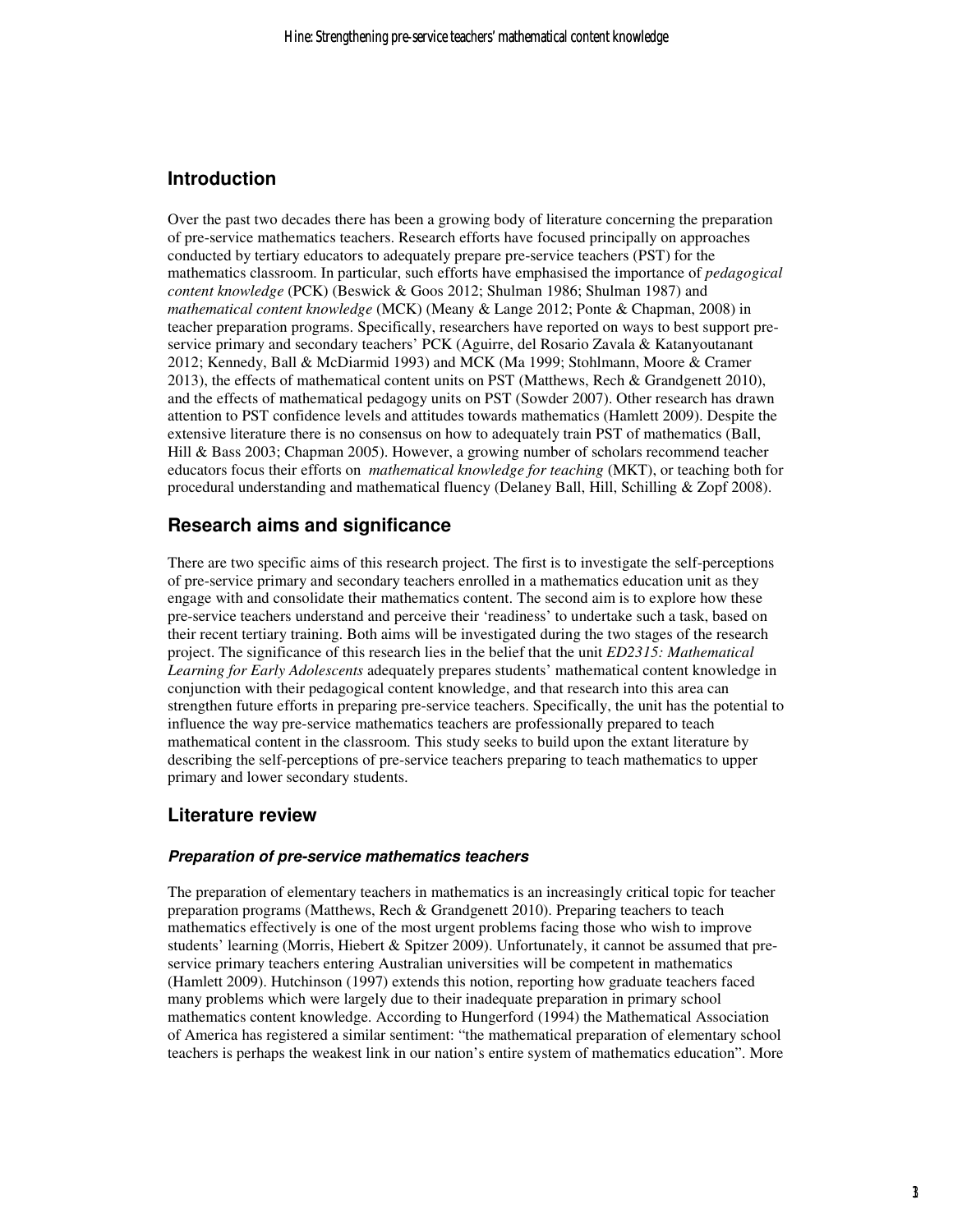than 60 years ago, Glennon (1949) reported "those preparing to teach mathematics in the elementary grades understand approximately 50% of the computational processes taught in grades one to six" (cited in Rech, Hatzell & Stephens 1993). Acknowledging that it is unrealistic to expect graduates of teacher preparation programs to enter the classroom as expert teachers, Hiebert, Morris, Berk and Jansen (2007) proposed that PST should acquire knowledge, skills, and dispositions that would enable them to study their teaching and gradually improve over time. After the Australian Academy of Science identified mathematics as a critical skill for Australia's future, it was recommended that "all mathematics teachers in Australian schools have appropriate testing in the disciplines of mathematics and statistics" with "national accreditation standards for teachers of mathematics at all levels of schooling… and… appropriate programs to ensure that future teachers meet those standards" (Rubinstein 2006, p. 15). Clear evidence indicates a strong relationship between teachers' mathematical content knowledge and their ability to teach well in classrooms (Ball, Hill & Bass 2003; Chapman 2005). Additionally, research in the United States has shown that the quality and the rigour of the mathematics curriculum are strongly correlated to the mathematical content knowledge of the teachers (Schmidt 2002).

#### **Pedagogical content knowledge (PCK)**

Pedagogical content knowledge (PCK) is concerned with the most useful ways of representing and formulating mathematics that make it comprehensible to others (Beswick & Goos 2012). PCK is also necessary for teachers to understand student misconceptions, to know how topics are organised and taught, as well as to influence the ability to adjust lessons catering for all learners (Shulman 1987). Drawing upon the original ideas of Shulman (1986), many scholars have developed theoretically and empirically-based approaches to enhancing pedagogical approaches. For instance, Kennedy, Ball and McDiarmid (1993) have suggested that during the teaching 'act', teachers draw upon knowledge of: learners, learning, pedagogy, the teacher's role, curriculum, and subject matter. In her work in teacher development, Grossman (1990) delineated four specific components of this specialised form of teaching knowledge:

- 1. An overarching knowledge and belief about teaching a subject at specific grade levels;
- 2. Knowledge of students' understandings, conceptions, and potential misunderstandings of particular topics of a subject;
- 3. Knowledge of curriculum and curricular materials, including horizontal and vertical directions within a subject;
- 4. Knowledge of the instructional strategies and representations for teaching particular topics.

In relation to mathematics teaching, Sowder (2007) argued that Grossman's delineation of PCK into four components "are helpful for those developing teacher education programs and professional development opportunities for mathematics teachers" (p. 164). Moreover, Aguirre, del Rosario Zavala and Katanyoutanant (2012) highlighted how mathematics PSTs require intellectual tools to support and extend PCK in rich and rigorous ways. One tool is through the exercise of reflective practice from a culturally responsive mathematics teaching perspective, whereby PSTs can develop robust forms of PCK to help them become effective mathematics teachers.

#### **Mathematical content knowledge (MCK)**

Mathematical content knowledge (MCK) has been described as a comprehensive understanding of mathematics which has breadth, depth, connectedness, and thoroughness (Ma 1999). MCK has also been described using a variety of terms, including: numeracy (Kemp & Hogan 2009),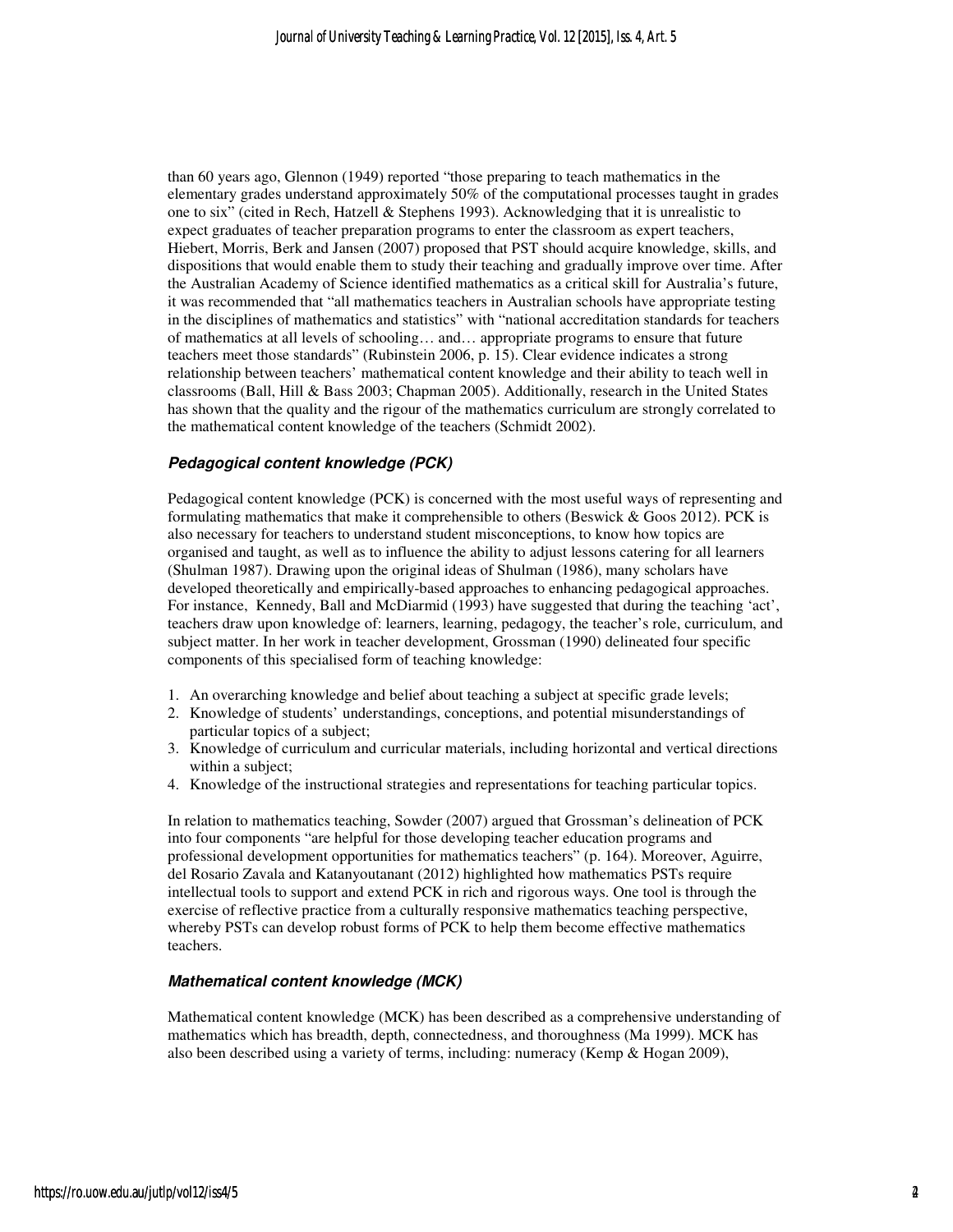quantitative literacy (Latiolais, Baloch & Loewi 2003; Steen 2001) and computational fluency (Flowers 2003) as well as mathematical literacy. As articulated by PISA (Programme for International Student Assessment), mathematical literacy is viewed as "an individual's capacity to identify and understand the role that mathematics plays in the world, to make well-founded mathematical judgements and to engage in mathematics in ways that meet the needs of that individual's current and future life as a constructive, concerned and reflective citizen" (cited in Steen 2001, p. 7). Mathematics understanding is understood as "the dynamic, constructed, and reconstructed process of sense making by the learner" and "learning to represent or communicate mathematical ideas or interpret mathematical representations through the use of language, diagrams, pictures, manipulatives, and other tools" (Heaton 2000, p. 4). As such, it is important for PST to have a firm grasp of the mathematics they will teach in order to facilitate their students' explorations and investigations of mathematics concepts (Whittington 2002).

Pre-service teachers' content knowledge is an essential focus for properly preparing teachers (Darling Hammond 2000; Stohlmann, Moore & Cramer 2013). The AAMT *Standards for Excellence in Teaching Mathematics in Australian Schools* underscored the importance of teachers' MCK: "excellent teachers of mathematics have a sound, coherent knowledge of the mathematics appropriate to the student level they teach" (2002). However, no consensus exists on what mathematical content knowledge is needed to teach well (Ball et al. 2001). Research in the United States has shown that elementary teachers have room for improvement in robust content knowledge (Ball, Lubienski & Mewborn 2001; Ma 1999). Several researchers have highlighted how many pre-service teachers - even those who have completed a major in mathematics (Bryan 1999) - have gaps in their content knowledge or deficiencies in knowing how to apply and teach the mathematics addressed across the secondary school mathematics courses (Ball & Wilson 1990; Mansfield 1985). Without sound mathematical knowledge many pedagogical processes are of little benefit (Southwell & Penglase 2005).

There is clear evidence on the relationship between teachers' MCK and their ability to teach well in classrooms (Ball, Hill & Bass 2003; Chapman 2005). Mathematical content courses are an effective way of enhancing the mathematical knowledge that elementary teachers might require for their own classroom instruction of mathematics (Matthews, Rech & Grandgenett 2010). Moreover, such content courses can help new teachers to become more prepared to teach and represent the increasingly important discipline of mathematics to their students. Many states in the United States require prospective secondary mathematics teachers to pass the *Praxis II: Mathematics Content Knowledge* (10061) test before becoming certified to teach (Wilburne & Long 2010). While this test focuses on measuring PST undergraduate MCK, it does not assess their PCK, nor their understanding of the mathematics they will teach in a secondary classroom. Many mathematics educators, including Usiskin (2001), emphasise the need for PST to acquire content knowledge different from the kind they normally receive in university level instruction. Policy documents including *A Call For Change*, (Leitzel 1991) and *The Mathematical Education of Teachers* (Conference Board of the Mathematical Sciences 2001) recommend PST undertake courses that deepen and enhance current knowledge and conceptual understanding of the mathematics they will teach (Wilburne & Long 2010). In support of this recommendation, teachers' MCK is not dependent on the number of university level courses, their grade point average, or their scores on a standardised test (Even 1993; Ball 1990). Furthermore, Monk (1994) found no correlation between the number of undergraduate mathematics courses taken by secondary mathematics teachers and their students' achievement. According to the Conference Board of Mathematical Sciences (2001), few university level mathematics courses actually address the mathematics that pre-service secondary teachers will teach. Instead, teacher educators need to demonstrate the importance of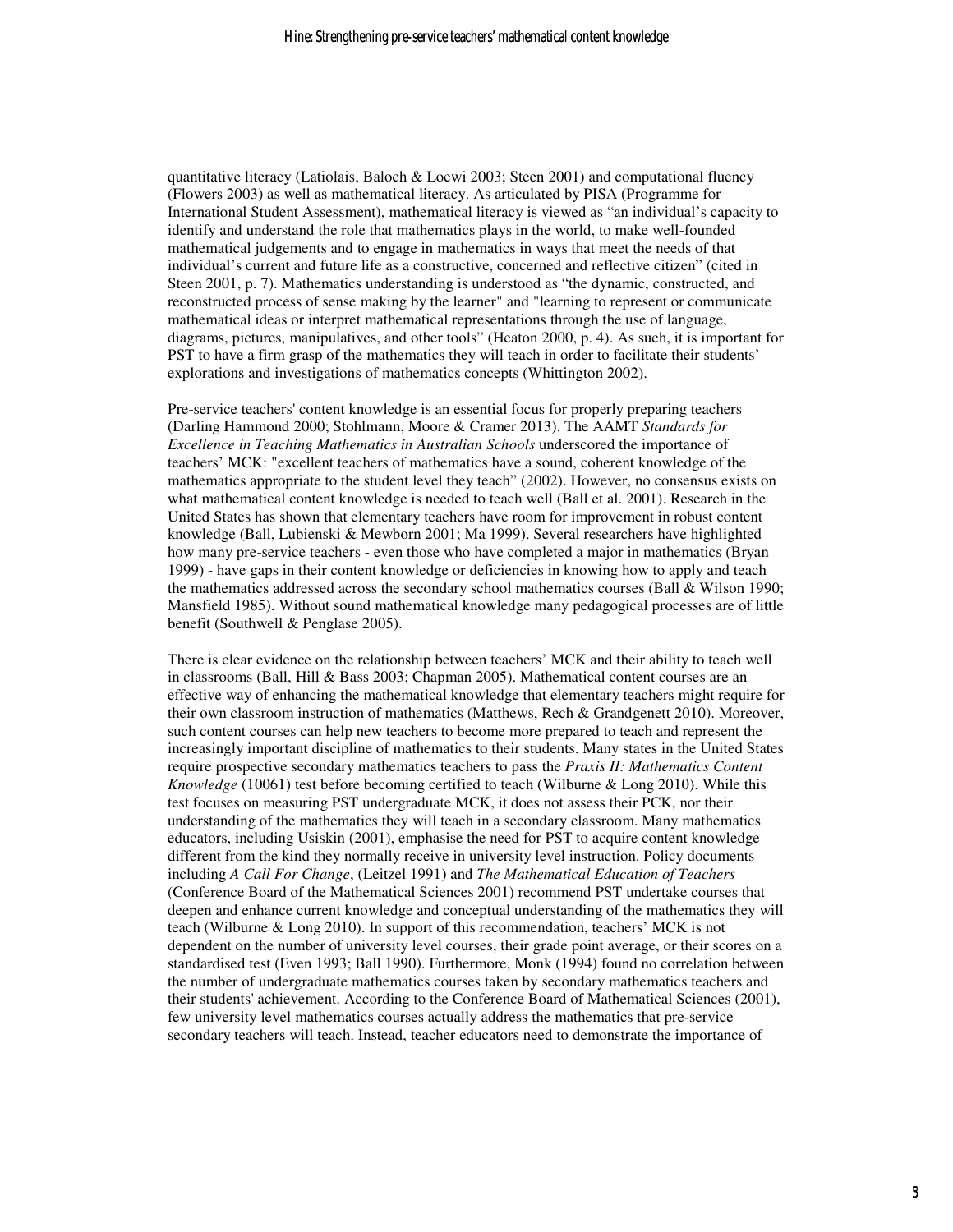well-structured content knowledge activities (Stohlmann, Moore & Cramer 2013) to improve MCK without having a negative impact on PST confidence (Hamlett 2009).

#### **Mathematical knowledge for teaching (MKT)**

Following Shulman's (1987) advocation of knowledge categories for effective teaching, Delaney, Ball, Hill, Schilling and Zopf (2008) actively analysed and developed fundamental knowledge categories relevant to mathematics teachers. Instead of taking into account the multiple facets of PSTs' knowledge and beliefs, there appears to be a tendency among teacher educators to view PSTs as simply lacking particular knowledge (Delaney et al. 2008). Furthermore, although some PSTs are able to successfully solve mathematical problems, many are unable to explain the concepts and procedures they perform (Mewborn 2001). Significantly, Ball, Hill and Bass (2005) found a correlation between a teacher's mathematical knowledge and student achievement. However, these researchers concluded that teaching PSTs more content knowledge is not the best way to prepare teachers; rather, teaching for understanding is required. In addition to the content (i.e. the 'what' of mathematics), Delaney et al. (2008) asserted that teachers also need to know 'how' to teach mathematics, and at the same time coined the term *mathematical knowledge for teaching* (MKT). Following research into MKT, certain scholars believe that implications for translating the content matter of mathematics into effective pedagogical practice are paramount in raising the profile of mathematics (Butterfield & Chinnappan 2010). Others assert that MKT provides the most promising current answer to the longstanding question of what kind of content knowledge is needed to teach mathematics well (Morris, Hiebert & Spitzer 2009). Various studies at the elementary school level provide initial data linking teachers' MKT with the mathematical quality of instruction (Hill et al. 2008) and the level of students' achievement (Hill, Rowan & Ball 2005). In support of developing MCK in PSTs, Ball, Thames, Bass, Sleep, Lewis and Phelps (2009) contended that teachers must be able to understand why particular content is taught and how the content should be developed. Additionally, teachers must be able to use their mathematical knowledge in teaching for identifying a range of solutions and mathematical connections when they are teaching students, planning lessons and evaluating students' work (Ball et al. 2009; Ball et al. 2008). To use MKT effectively, teachers must be able to access a wider range of knowledge such as procedural knowledge and fluency, concepts and connections (Ball, Hill & Bass 2003).

## **Methodology**

#### **Context**

At The University of Notre Dame Australia the unit *ED2315: Mathematical Learning for Early Adolescents* is offered to pre-service primary and secondary teachers completing a Bachelor of Education degree. Enrolled students can use the unit towards a specialisation or major in mathematics education. The unit is run over thirteen weeks for a total of 39 hours of contact time, and it is worth 25 credit points. During contact hours, pre-service teachers engage with middle school mathematical content (suitable both for upper primary and lower secondary students), receive exposure to best pedagogical approaches in teaching that content, review key curriculum and policy documents, and investigate best-practice approaches regarding planning, assessment, technology, and resources. Within the unit, students complete three assessments: an Analytical Paper (AP), Mid-Semester Examination (MSE) and a Final Summative Examination (FSE). The AP consists of two parts, where students must (i) complete 10 algebraic problems showing full working out and a final solution, and (ii) after choosing one of the problems completed in (i), write a 1,500-word analytical paper articulating best pedagogical approaches in teaching this problem to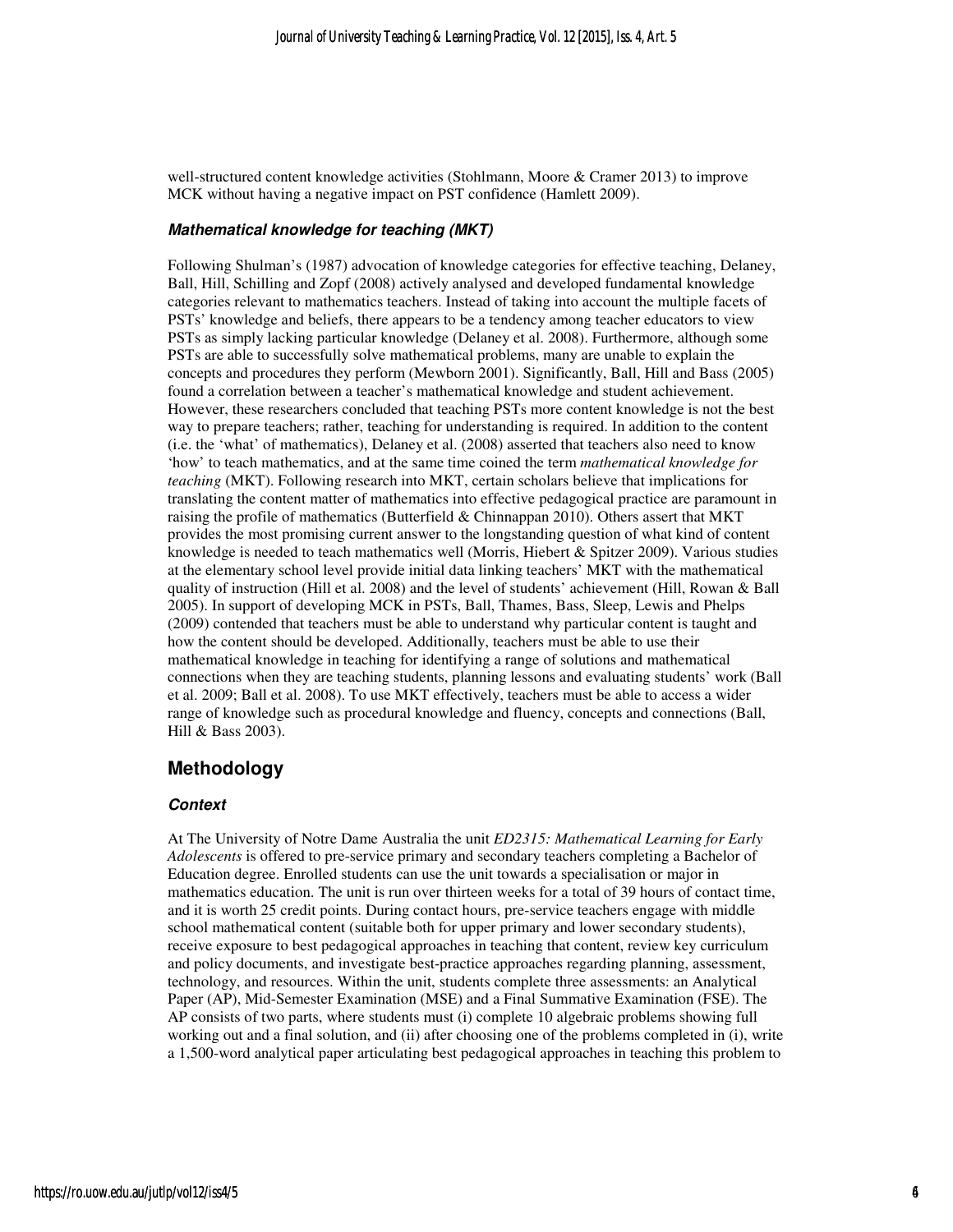a middle school class. The MSE is a 75-minute assessment that requires students to demonstrate competency in the mathematical content covered in Weeks 1 to 7. The FSE is a 130-minute assessment consisting of two parts, where students must (i) write extended responses to two of five key topics in middle school mathematics, and (ii) demonstrate competency in the mathematical content covered in Weeks 7 to 13. The enrolment for this unit is approximately 40 students per semester.

#### **Method**

This study was interpretive in nature, and primarily used qualitative research methods to collect and analyse data about how pre-service teachers perceived their readiness to teach middle school mathematics. Participants recorded self-perceptions through three qualitative questions, and one seven-item, five-point, Likert scale question. The researcher used two online, qualitative surveys to collect data from research participants. In Stage 1 of the project, participants were asked to respond to four research questions prior to commencing a thirteen-week tertiary unit based on mathematical content. During Stage 2 (immediately following the completion of this unit), the participants will be asked the same research questions. The research questions are included in Appendix 1.

#### **Participants**

#### *Stage 1*

The entire student population enrolled in the tertiary unit *ED2315: Mathematical Learning for Early Adolescents* was invited to participate in the research. Half of the students enrolled in this unit (20 of 40) comprised a self-selected sample for Stage 1 and completed a pre-unit survey. All students had the opportunity to review the ED2315 unit outline prior to giving informed consent to participate in the research. From the 20 participants, 6 were male and 14 were female; 12 participants were completing a BEd (Primary) degree, 4 a BEd (Secondary) degree, and 4 a BHPE degree (Table 1).

|        | <b>Bachelor of Education</b><br>(Primary) | Bachelor of Education<br>(Secondary) | Bachelor of Health and<br><b>Physical Education</b> | Total |
|--------|-------------------------------------------|--------------------------------------|-----------------------------------------------------|-------|
| Male   |                                           |                                      |                                                     |       |
| Female |                                           |                                      |                                                     |       |
| Total  |                                           |                                      |                                                     |       |

Table 1: Project participants (Stage 1)

#### **Data analysis**

Qualitative data from the 20 pre-unit surveys were analysed and explored for common themes. When analysing these data, this project adhered to the framework and guidelines offered by Miles and Huberman (1994). This framework assisted the researcher in identifying relationships among social phenomena, based on the similarities and differences that connect these phenomena. The approach itself is comprised of three main components: data reduction, data display, and drawing and verifying conclusions. These components themselves involve three main operations: coding, memoing, and developing propositions. Codes, as Miles and Huberman (1994) explain, "are tags or labels for assigning units of meaning to the descriptive or inferential information compiled during a study" (p. 56). These codes were attached to the data gathered through qualitative surveys, and were selected from those data based on their meaning. The researcher then used memoing to synthesise coded data together so that they formed a recognisable cluster grounded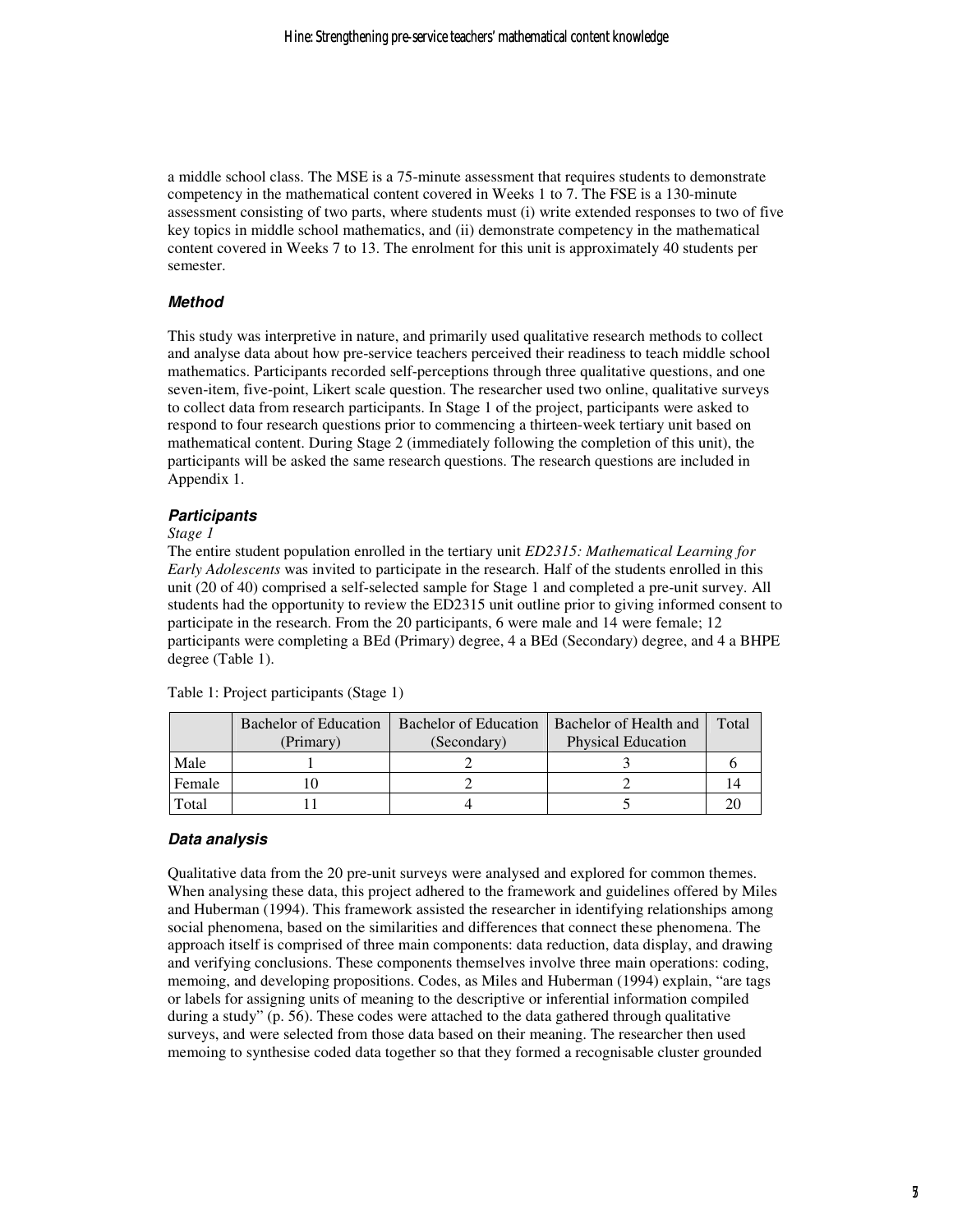within one general concept. The memoing process also captured the ongoing thoughts of the researcher as the process of coding took place. Lastly, as a study proceeds, there is a greater need to "formalise and systematise the researcher's thinking into a coherent set of explanations" (Miles & Huberman 1994, p. 75). For Stage 1 of this project, the researcher generated propositions about connected sets of statements made by participants, reflected on the findings, and drew preliminary conclusions from the study.

# **Presentation of findings**

#### **Self-perceptions of readiness to teach mathematical content**

All of the participants (20 of 20) indicated the extent to which they felt ready to teach mathematical content to upper primary and lower secondary students. For the seven content topics available (Fractions, decimals and percentages; Algebra; Equations and formulas; Perimeter, area, volume and capacity; Calculating probability; Using statistics; Venn diagrams) participants provided a Likert-scale rating from 1 - 5 (with 1 representing feeling least ready, and 5 representing feeling completely ready). Overall, participants shared they felt most ready to teach the topic *Perimeter, area, volume and capacity* (mean = 3.85) and least ready to teach the topic *Using statistics* (mean = 3.15). The mean score for each topic indicated a feeling of readiness among participants  $(3.15 <$  mean  $<$  3.85), although not overwhelmingly so. These data are presented in Table 2.

| Topic                                |  | 3  | $\overline{4}$ |   | Total | Mean | S.D. |
|--------------------------------------|--|----|----------------|---|-------|------|------|
| Fractions, decimals and percentages  |  | 6  |                | 3 | 20    | 3.30 | 1.23 |
| Algebra                              |  | 8  |                | ◠ | 20    | 3.35 | 0.96 |
| Equations and formulas               |  | Q  |                | ⌒ | 20    | 3.40 | 0.92 |
| Perimeter, area, volume and capacity |  | 4  | 6              |   | 20    | 3.85 | 1.06 |
| Calculating probability              |  |    | 5              |   | 20    | 3.35 | 1.35 |
| Using statistics                     |  | 10 | 3              | 3 | 20    | 3.15 | 1.11 |
| Venn diagrams                        |  | 4  | 4              | 6 | 20    | 3.40 | 1.36 |

Table 2: Self-perceptions on teaching content  $(1 =$  least ready,  $5 =$  completely ready)

#### **Readiness to teach students**

All participants (20 of 20) reported a variety of responses regarding their self-perceived readiness to teach mathematical content to upper primary and lower secondary students. Qualitative responses were classified by the researcher as: *confident*, *uncertain*, *unconfident*, or *undecided*. Eight of twenty participants communicated they felt confident to teach mathematical content. Various participant comments included "I feel completely ready"; "My core knowledge is strong"; "As I excelled in mathematics in school I believe I believe I am ready to teach any level of maths"; and "I completed the highest level of maths in Year 12. I also currently tutor high school students in mathematics." Nine of twenty participants shared that they felt uncertain about teaching; for a majority of these responses participants articulated that they required further MCK, PCK and MKT, to varying degrees. To illustrate, one participant shared "I believe I have thorough content knowledge and skills, but would need to work on how I deliver [those] to the class." Another participant stated that "I would be able to confidently extend a fair amount of knowledge to students, but cautious to receive questions and queries." A comparatively smaller number of participants intimated that they felt either unconfident (1 of 20) or undecided (2 of 20) to teach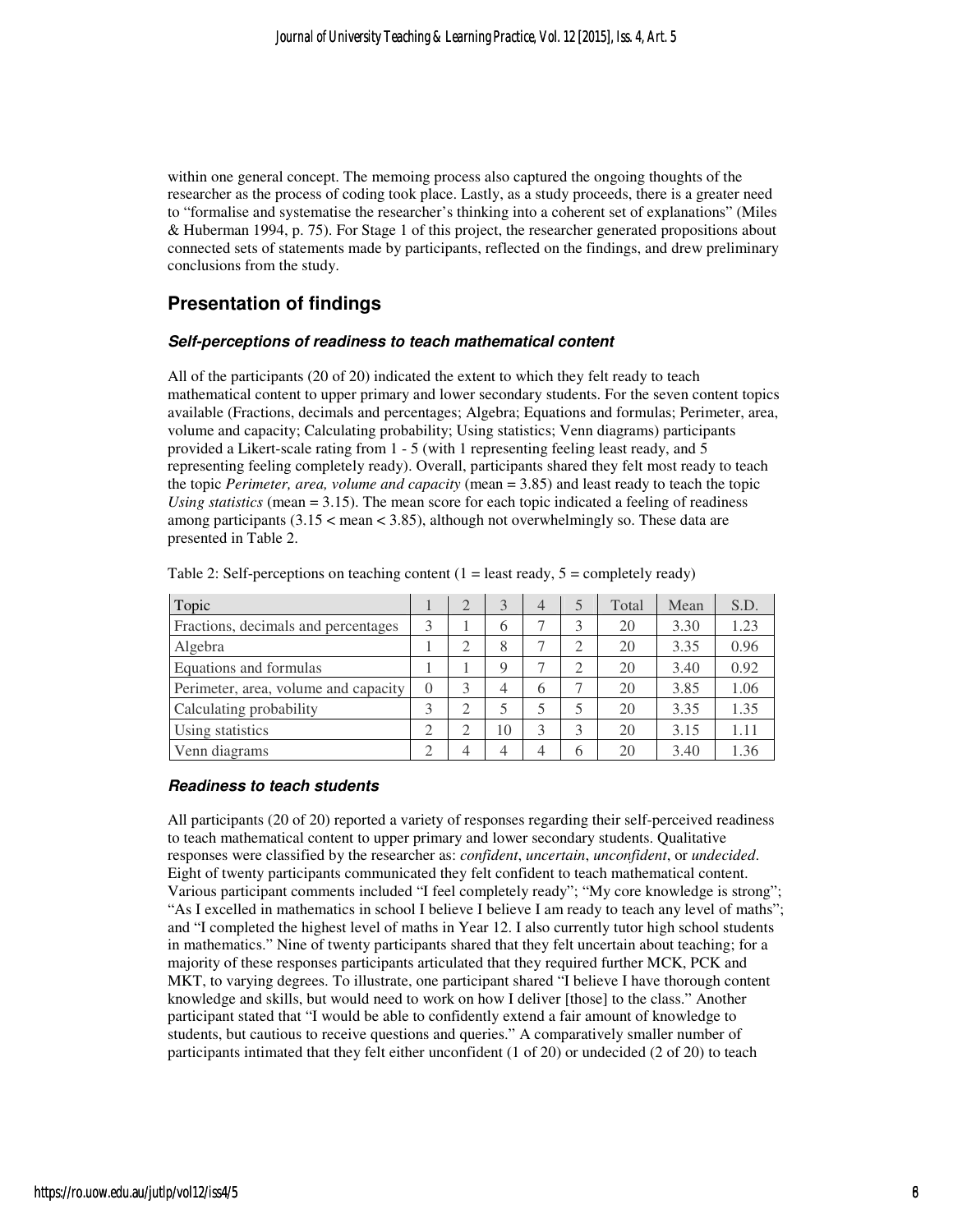mathematics. One of these participants offered that "My mathematical involvements during school were very poor and I feel myself being very unconfident in this subject. Therefore, I think my readiness to teach the subject is very low until I know the content strongly enough to teach it."

#### **Mathematical content knowledge support needed**

A majority of participants (18 of 20) asserted that they required further MCK in order to adequately teach upper primary and lower secondary students. In addition, these participants identified particular Australian Curriculum strands where they felt additional MCK was needed. Specifically, over half of these participants (12 of 18) reported they required support in the strand *Number and algebra.* One participant commented that support in *Number and algebra* could include "Recapping [sic] a lot of formulas as most have been forgotten leaving myself stuck in situations; long expanded word questions; I need to get familiar with algebra again as I have forgotten plenty which leaves me unsure if I'm doing it correctly". A comparatively smaller proportion of participants reported that they needed further MCK from Australian Curriculum strands *Statistics and probability* (4 of 18) and *Measurement and geometry* (2 of 18). From the 2 of 20 who registered a feeling of 'unsure' one of them stated "None yet, but I'm sure we'll find some."

#### **Getting the most out of the unit**

All participants (20 of 20) predicted that completing the unit would positively contribute to their preparation as mathematics teachers. In particular, over half of the participants (14 of 20) mentioned that this unit would assist in both strengthening their MCK and PCK. One student was hopeful the unit would

Reinforce and clarify basic mathematics principles. Confirm that the way I do and think about them are correct and that I am not missing an easier or more certain method or understanding of them. I could probably do many of the examples at this level using a calculator, pen and paper but explaining the why of maths and the relationships between principles is something I hope to gain a clearer understanding of as well as the principles for teaching maths. The more times I work through it or have it explained the more ideas I hope to have for how to work through it clearly and logically with students.

Another student reinforced the link between PCK and MCK, stating that "I feel that it will provide me with pedagogy but also with the ability to calculate and solve mathematics problems effectively and accurately". In addition to such comments, a number of participants (4 of 20) shared that the unit would be effective in refreshing mathematical content. One participant stated "this unit will refresh my own prior knowledge from middle school and also provide me with some new content knowledge, such as key terminology and strategies specific to the teaching of middle school mathematics." Other participants (4 of 20) stressed that this unit would provide them with confidence to teach mathematics effectively. Here in one participant noted that "[the unit] will give me an understanding of the thinking processes during mathematics; it should give me an added confidence of delivering content to students."

#### **Discussion**

The purpose of this research was to investigate the self-perceptions of pre-service primary and secondary teachers enrolled in a mathematics education unit as they engage with and consolidate their mathematics content. In addition to these self-perceptions, the researcher explored how the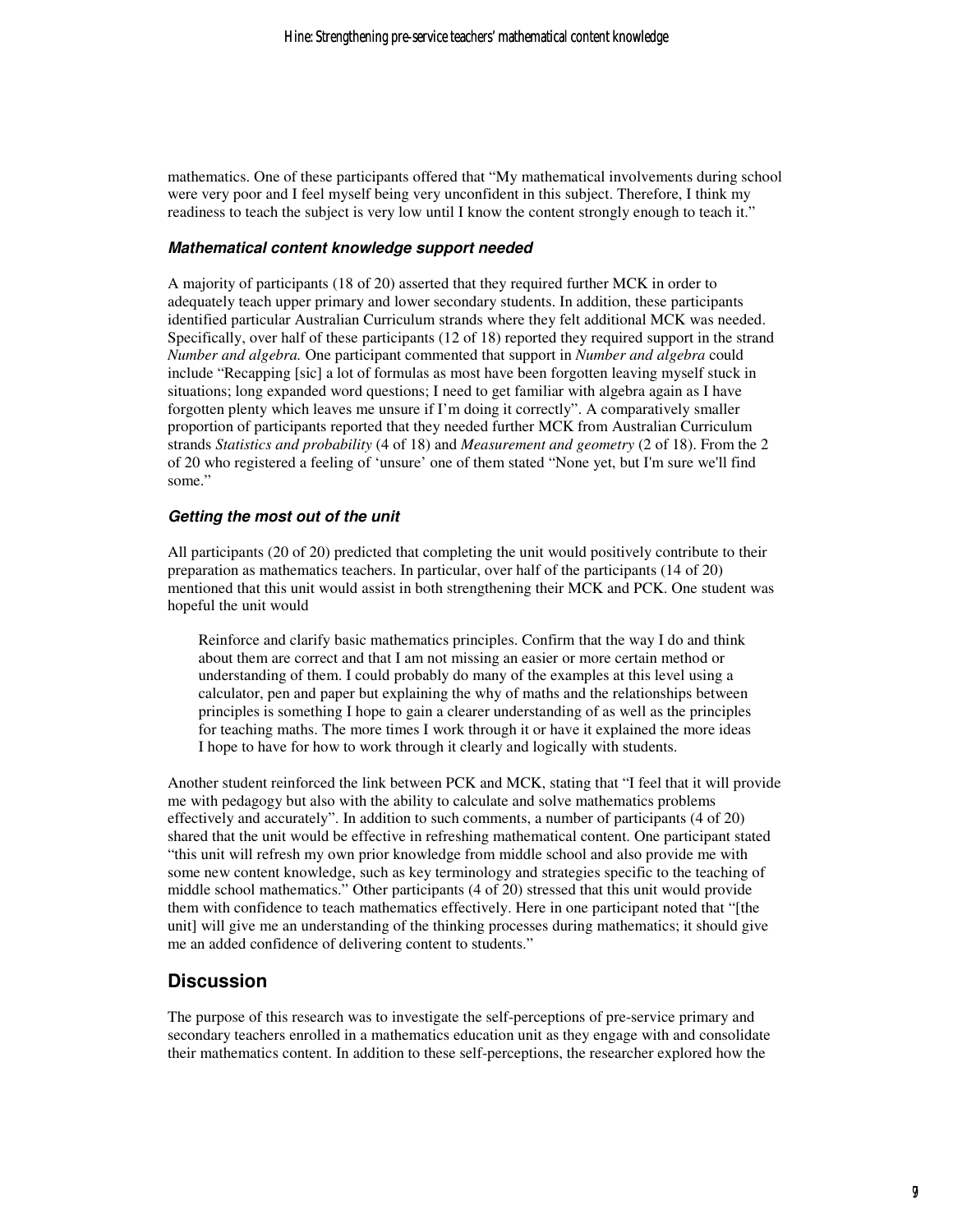pre-service teachers understood and perceived their 'readiness' to teach middle school mathematics content, based on their recent tertiary training. The collected data from the initial surveys (Phase 1) were categorised under two conceptual themes. These themes are: *valuable professional learning*, and *the need to strengthen mathematical content*. Both of these themes are now considered in light of the literature pertaining to pre-service mathematics teacher development.

#### **Valuable professional learning**

All research participants (20 of 20) highlighted that the unit ED2315 would be valuable in their professional development as pre-service mathematics teachers. In addition, many participants were able to articulate the extent to which the unit would be useful to them in their professional roles. For instance, a majority of participants described how they felt the unit would assist them in strengthening their MCK, PCK, or MKT, or any combination of these three knowledge categories. Additional benefits included being "a good content refresher", while others mentioned the unit helping to give them confidence in consolidating and teaching mathematics. This finding is consistent with literature underscoring the value of mathematics units for pre-service teachers (Butterfield & Chinnappan 2010; Matthews, Rech & Grandgenett 2010). Half of the Stage 1 participants (10 of 20) asserted that they felt either uncertain or unconfident in teaching upper primary or lower secondary mathematics, with another 2 participants sharing that they were undecided. This assertion, together with a majority of the surveyed population (18 of 20) reporting they feel they require further MCK, suggests that this unit is of considerable value to the preparation of undergraduate mathematics teachers. Even those participants who expressed a degree of confidence in their MCK (2 of 20) suggested the unit would strengthen their MKT or PCK or both. These self-reported participant claims concerning the value of the unit resonate closely with those of various scholars (Ball, Thames, Bass, Sleep, Lewis & Phelps 2009; Whittington, 2002; Wilburne & Long 2010).

#### **The need to strengthen mathematical content knowledge**

As a corollary to research participants avowing the value of undertaking this unit, collected testimony frequently highlighted the self-reported need for pre-service teachers to consolidate their mathematical content knowledge. Half of the Stage 1 participants (10 of 20) asserted that they felt either uncertain or unconfident in teaching upper primary or lower secondary mathematics, with another 2 participants sharing that they were undecided. A majority of participants indicated that they felt least confident in their mathematical content knowledge first, then they required assistance in learning how to teach mathematics to students second. These assertions reinforce claims that educators must know how to apply and teach mathematics addressed in schools (Ball & Wilson 1990; Mansfield 1985), and that MCK is required for PCK to have any demonstrable impact (Southwell & Penglase 2005). Over half those who admitted needing further assistance in strengthening their MCK (12 of 18) specified that the Australian Curriculum Strand they required assistance in was *Number and algebra*. Although current literature suggests a need for mathematics teachers to improve their PCK, MKT and MCK overall, the research participants placed particular emphasis on the need to consolidate the MCK they require to teach students confidently and competently. Such emphasis accords with various scholars who posit that teachers require a firm grasp on MCK in order to facilitate student learning (Stohlmann, Moore & Cramer 2013; Whittington 2002; Wilburne & Long 2010).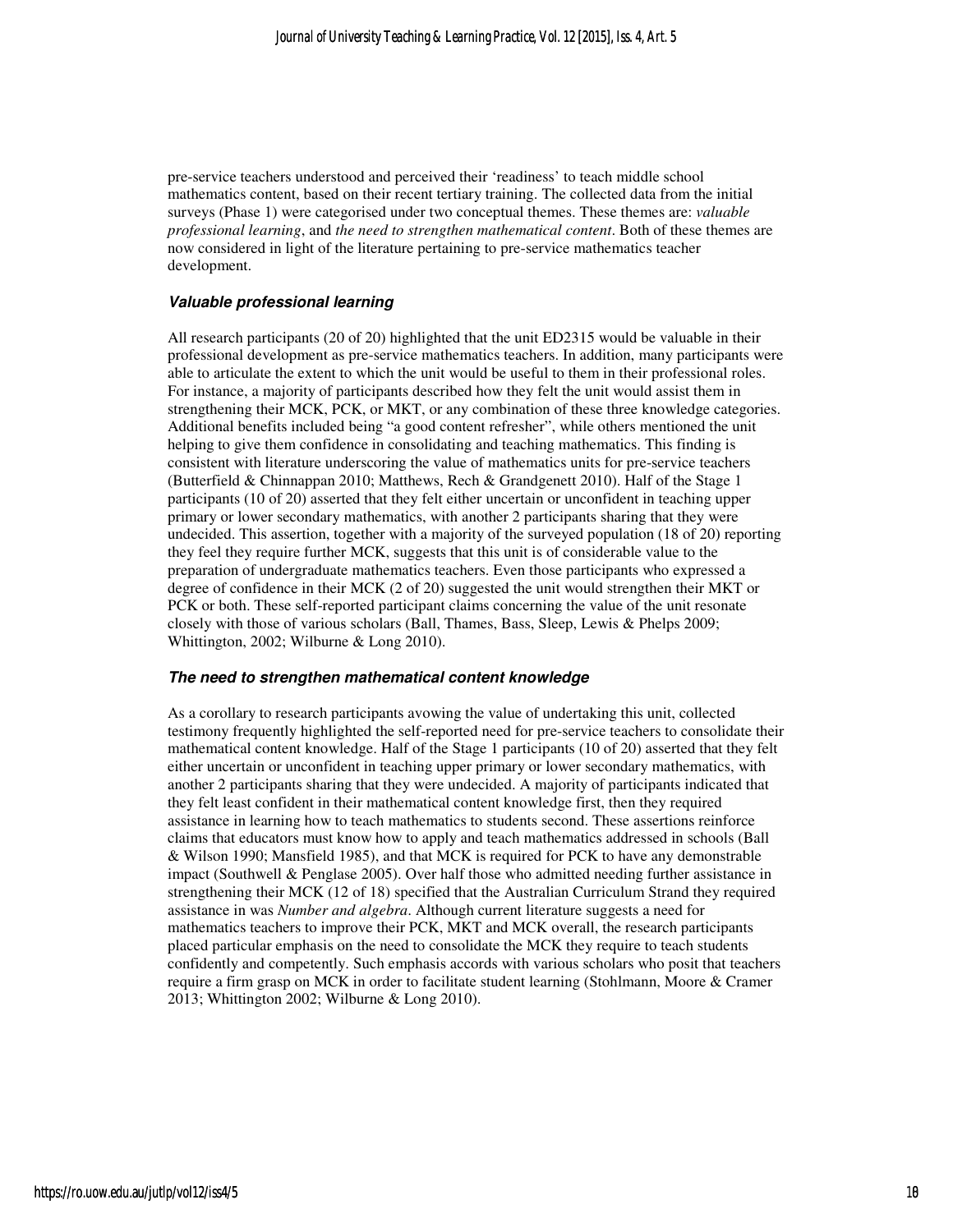# **Conclusion**

This paper explored the self-perceptions of pre-service primary and secondary teachers enrolled in a mathematics education unit as they prepared to engage with and consolidate their mathematics content. In addition, the self-reported understanding and perception of pre-service teachers' 'readiness' to undertake such a task was interrogated, based on their recent tertiary training. In addition to the body of literature already suggesting that pre-service mathematics teachers require additional support in developing their MCK, the testimony of the research participants reinforces that claim. At the same time the collected data from Phase 1 indicate the extent to which preservice teachers believe taking a mathematical content unit will be valuable for their future professional roles. High value was ascribed to the acquisition of MCK, MKT, PCK, or any combination of these knowledge categories. In particular, all participants expressed a view that this unit will be valuable for them as they strengthen and consolidate their MCK, especially with key topics in the Australian Curriculum strand *Number and algebra*.

### **References**

Aguirre, J M, del Rosario Zavala, M & Katanyoutanant, T 2012. Developing robust forms of preservice teachers' pedagogical content knowledge through culturally responsive mathematics teaching analysis. *Mathematics Teacher Education and Development*, vol. 14, no. 2, pp. 113-136. http://www.merga.net.au/ojs/index.php/mted/article/view/156

Australian Curriculum, Assessment and Reporting Authority 2015. *F-10 Curriculum / Mathematics*. Viewed on 9 April 2015, http://www.australiancurriculum.edu.au/mathematics/curriculum/f-10?layout=1

Ball, D L 1990. The mathematical understandings that prospective teachers bring to teacher education. *The Elementary School Journal*, vol. 90, no. 4, pp. 449-466. http://www-personal.umich.edu/~dball/articles/BallMathematicalUnderstandings.pdf

Ball, D L, Hill, H C & Bass, H 2005. Knowing mathematics for teaching: Who knows mathematics well enough to teach third grade, and how can we decide? *American Educator*, vol. 29, no. 1, pp. 14-46. http://deepblue.lib.umich.edu/handle/2027.42/65072

Ball, D L, Lubienski, S & Mewborn, D 2001. Research on teaching mathematics: The unsolved problem of teachers' mathematical knowledge. In V Richardson (Ed.), *Handbook of research on teaching* (4th ed.). New York: Macmillan.

Ball, D L, Thames, M H, Bass, H, Sleep, L, Lewis, J & Phelps, G 2009. A practice-based theory of mathematical knowledge for teaching. In M. Tzekaki, M. Kaldrimidou & H. Sakonidis (Eds.), *Proceedings of the 33rd Conference of the International Group for the Psychology of Mathematics Education* (Vol. 1, pp. 95-98). Thessaloniki, Greece.

Ball, D L, Thames, M H & Phelps, G 2008. Content knowledge for teaching: What makes it special? *Journal of Teacher Education*, vol. 59, no. 5, pp. 389-407. http://dx.doi.org/10.1177/0022487108324554

Ball, D L & Wilson, S M 1990. *Knowing the subject and learning to teach it: Examining assumptions about becoming a mathematics teacher*. East Lansing, MI: Michigan State University, NCRTE. http://ncrtl.msu.edu/http/rreports/html/pdf/rr907.pdf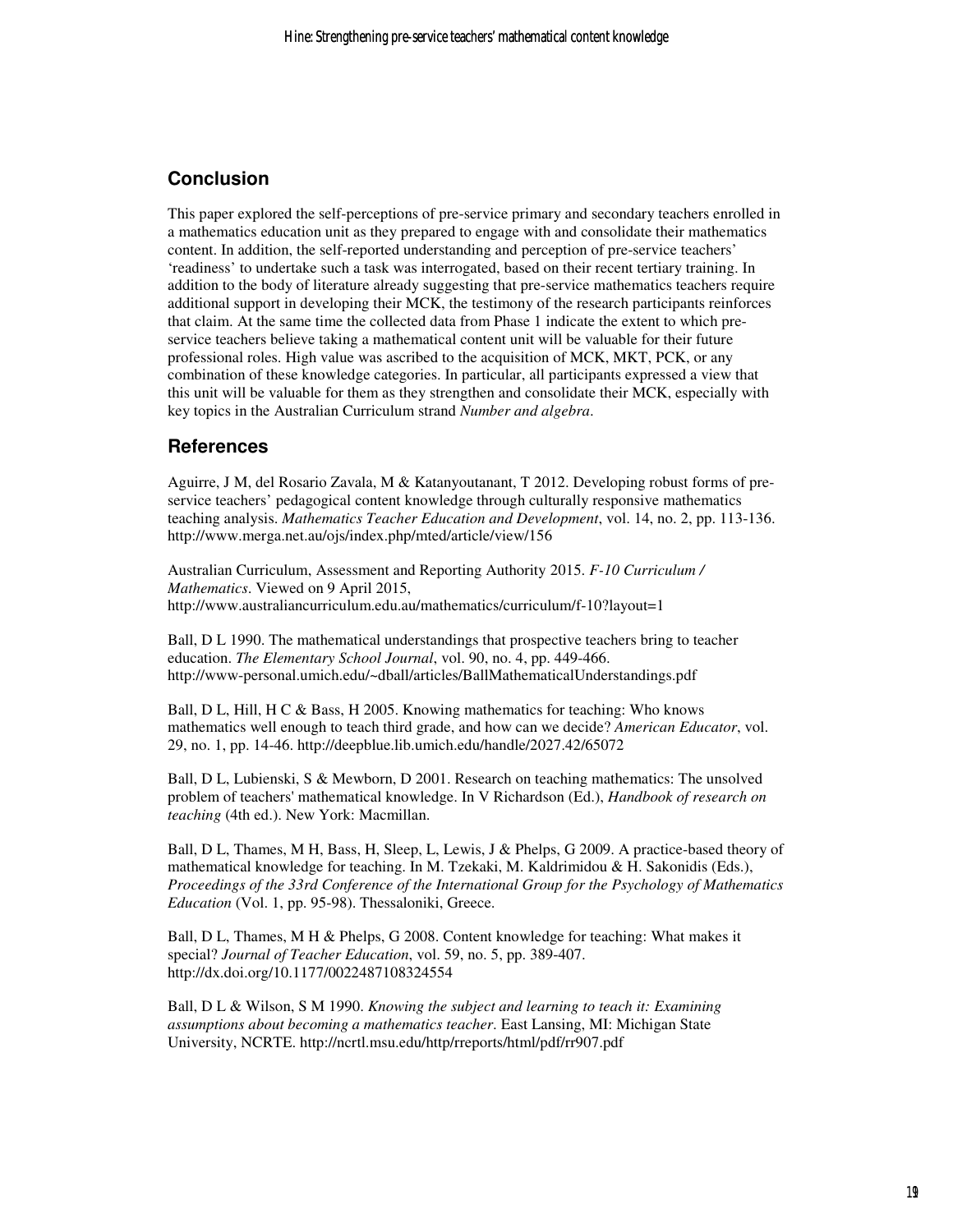Beswick, K & Goos, M 2012. Measuring pre-service teachers' knowledge for teaching mathematics. *Mathematics Teacher Education and Development*, vol. 14, no. 2, pp. 70-90. http://www.merga.net.au/ojs/index.php/mted/article/view/154

Boyd, D, Grossman, P, Lankford, H, Loeb, S & Wyckoff, J 2009. Teacher preparation and student achievement. *Educational Evaluation and Policy Analysis,* vol. 31, no. 4, pp. 416-440. http://dx.doi.org/10.3102/0162373709353129

Bryan, T J 1999. The conceptual knowledge of pre-service secondary mathematics teachers: How well do they know the subject matter they will teach? *Issues in the Undergraduate Mathematics of School Teachers: The Journal*. Volume 1: Content knowledge. http://www.k-12prep.math.ttu.edu/journal/1.contentknowledge/bryan01/article.pdf

Butterfield, B & Chinnappan, M 2010. Walking the talk: Translation of mathematical content knowledge to practice. In L Sparrow, B Kissane & C Hurst (Eds), *Proceedings of the 33rd Annual Conference of the Mathematical Education Research Group of Australasia*, pp.109-116. Fremantle, WA: MERGA. http://ro.uow.edu.au/cgi/viewcontent.cgi?article=1210&context=edupapers

Cavanagh, S. 2009. Majoring in math not always a classroom plus. *Education Week,* vol. 29, no. 13, pp. 1, 14-15. http://www.edweek.org/ew/articles/2009/11/25/13mathteach.h29.html

Cavanagh, M & Prescott, A 2007. Professional experience in learning to teach secondary mathematics: Incorporating pre-service teachers into a community of practice. *Mathematics: Essential Research, Essential Practice*. Proceedings of the 30th annual conference of the Mathematics Education Research Group of Australiasia. Volume 1, pp. 182-191. https://opus.lib.uts.edu.au/research/handle/10453/7476

Chapman, O 2005. Constructing pedagogical knowledge of problem solving: Preservice mathematics teachers. In H L Chick & J L Vincent (Eds.), *Proceedings of the 29th Conference of the International Group for the Psychology of Mathematics Education*, 2, 225-232. http://www.emis.de/proceedings/PME29/PME29RRPapers/PME29Vol2Chapman.pdf

Chick, H 2012. Pedagogical content knowledge. Paper presented at CEMENT Conference. The University of Tasmania: Launceston.

Darling-Hammond, L & Bransford, J 2005. *Preparing teachers for a changing world*. San Francisco: Jossey Bass.

Delaney, S, Ball, D, Hill, H C, Schilling, S G & Zopf, D 2008. Mathematical knowledge for teaching: Adapting U.S. measures for use in Ireland. *Journal of Mathematics Teacher Education*, vol. 11, no. 3, pp. 171-197. http://dx.doi.org/10.1007/s10857-008-9072-1

Emerick, S, Hirsch, E & Berry, B 2003. *Unfulfilled promise: Ensuring high quality teachers for our nation's students.* Retrieved from http://www.teachingquality.org/sites/default/files/Unfulfilled%20Promise- %20Ensuring%20High%20Quality%20Teachers%20for%20Our%20Nation%27s%20Students.%2 0Extensive%20Findings%20-%20No%20Child%20Left%20Behind- %20A%20Status%20Report%20from%20Southeastern%20Schools.pdf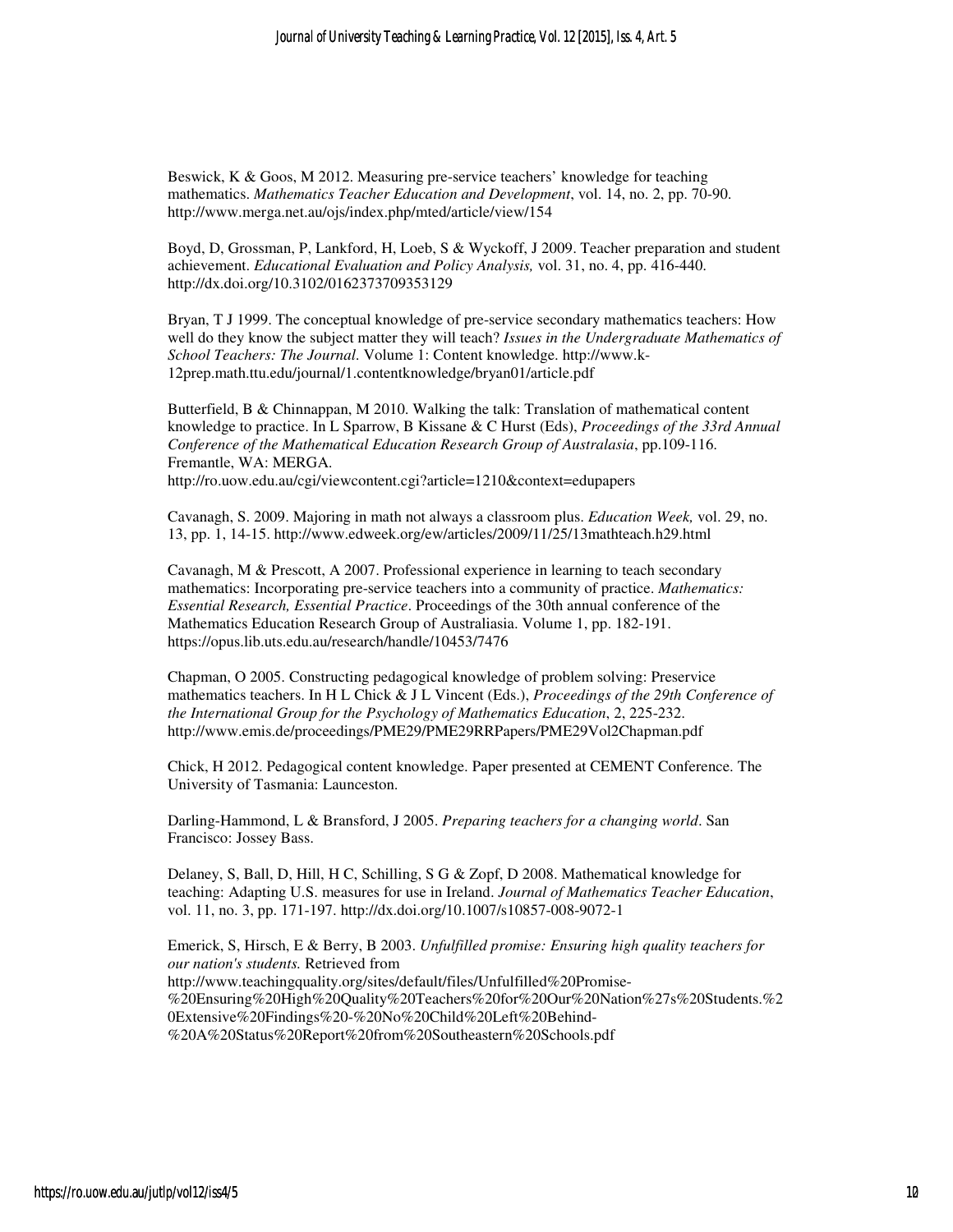Even, R 1993. Subject-matter knowledge and pedagogical content knowledge: Prospective secondary teachers and the function concept. *Journal for Research in Mathematics Education*, vol. 24, no. 2, pp. 94-116. http://www.jstor.org/stable/749215

Goos, M 2006. License to thrill or live and let die? *Principal Matters,* Spring, pp. 6-8.

Grossman, P 1990. *The making of a teacher: Teacher knowledge and teacher education*. New York: Teachers College Press.

Hamlett, B 2009. Supporting pre-service primary teachers to improve their mathematics content knowledge. *eCulture*, vol. 2, no. 1, pp. 76-82. http://ro.ecu.edu.au/eculture/vol2/iss1/8

Heaton, R 2000. *Teaching mathematics to the new standards: Relearning the dance.* New York: Teachers College Press.

Hiebert, J, Morris, A K, Berk, D & Jansen, A 2007. Preparing teachers to learn from teaching. *Journal of Teacher Education*, 58, 47-61. http://dx.doi.org/10.1177/0022487106295726

Hill, H C, Blunk, M L, Charalambous, C Y, Lewis, J M, Phelps, G C & Sleep, L 2008. Mathematical knowledge for teaching and the mathematical quality of instruction: An exploratory study. *Cognition and Instruction*, vol. 26, no. 4, pp. 430-511. http://dx.doi.org/10.1080/07370000802177235

Hill, H C, Rowan, B & Ball, D L 2005. Effects of teachers' mathematical knowledge for teaching on student achievement. *American Educational Research Journal*, vol. 42, pp. 371-406. http://dx.doi.org/10.3102/00028312042002371

Hungerford, T W 1994. Future elementary teachers: The neglected constituency. *The American Mathematical Monthly*, vol. 101, no. 1, pp. 15-21. http://www.jstor.org/stable/2325117

Hutchinson, L 1997. Learning for teaching: A case of constructing the bridge between subject matter knowledge and pedagogical content knowledge (Research Report). Wyoming: The University of Wyoming. http://eric.ed.gov/?id=ED413332

Kennedy, M M, Ball, D L & McDiarmid, G W 1993. A study package for examining and tracking changes in teachers' knowledge. East Lansing, MI: National Center for Research on Teacher Learning. http://ncrtl.msu.edu/http/tseries/ts931.pdf

Kemp, M & Hogan, J 2000. Planning for an emphasis on numeracy in the curriculum. Department of Education, Training and Youth Affairs, Australian Government. http://www.aamt.edu.au/content/download/1251/25266/file/kemp-hog.pdf

Latiolais, M P, Collins, A, Baloch, Z & Loewi, D 2003. Assessing quantitative literacy needs across the university. *Portland State University Faculty Focus*, vol. 14, no. 1. http://www.maa.org/sites/default/files/pdf/SAUM/new\_cases/new\_case\_08\_04/PortStateQL3r2.pdf

Leitzel, J R 1991. *A call for change: Recommendations for the mathematical preparation of teachers of mathematics.* Washington, DC: Mathematical Association of America.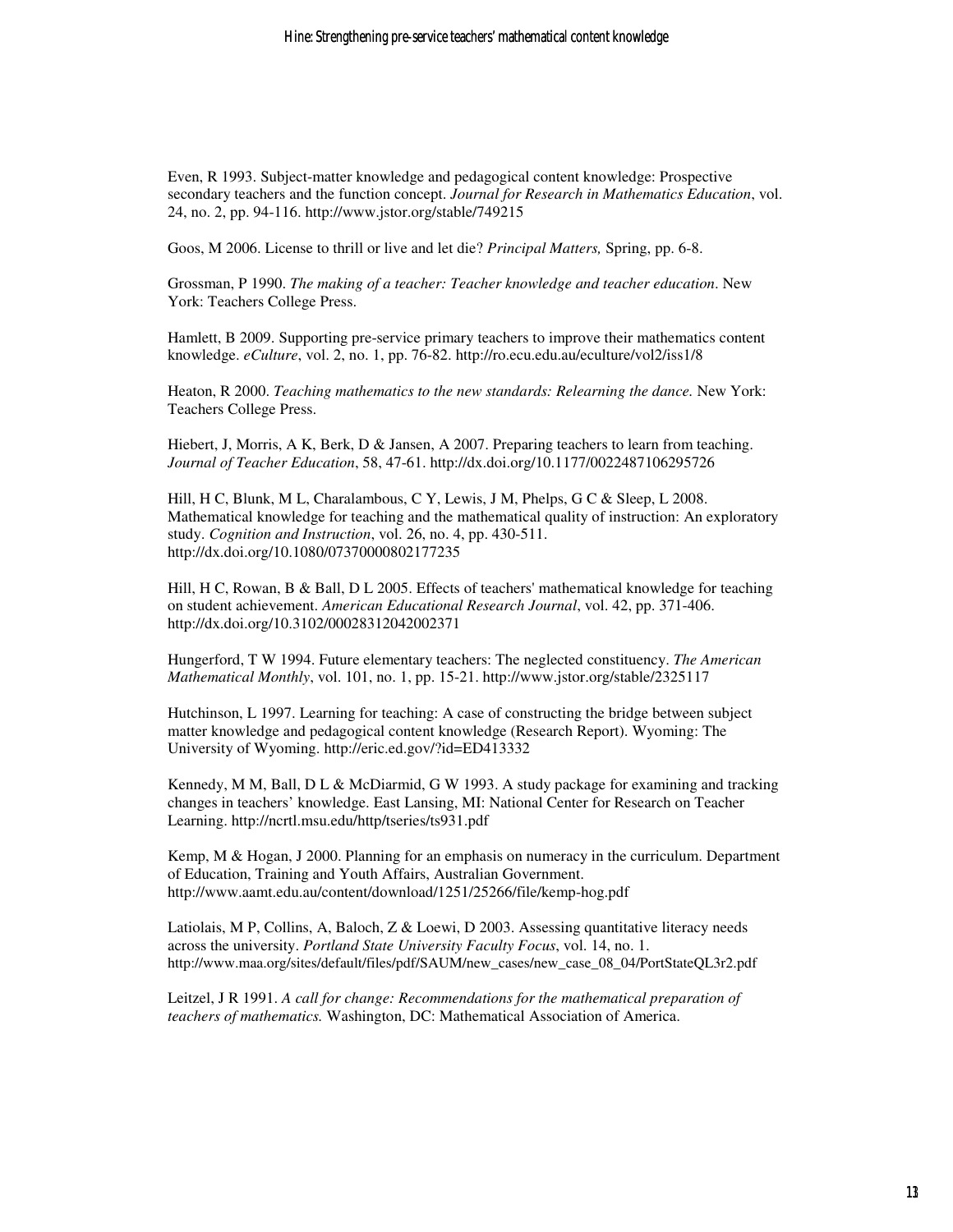Ma, L 1999. *Knowing and teaching elementary mathematics. Teachers' understanding of fundamental mathematics in China and the United States*. Mahwah, New Jersey: Lawrence Erlbaum Associates Inc.

Mansfield, H 1985. Points, lines, and their representations. *For the Learning of Mathematics*, vol. 5, no. 3, pp. 2-6. http://www.jstor.org/stable/40247786

Matthews, M, Rech, J & Grandgenett, N 2010. The impact of content courses on pre-service elementary teachers' mathematical content knowledge. *Issues in the Undergraduate Mathematics of School Teachers: The Journal*. Volume 1: Content knowledge. pp. 1-11. http://www.k-12prep.math.ttu.edu/journal/1.contentknowledge/rech01/article.pdf

Meany, T & Lange, T 2012. Knowing mathematics to be a teacher. *Mathematics Teacher Education and Development*, vol. 14, no. 2, pp. 50-69. http://www.merga.net.au/ojs/index.php/mted/article/view/153

Mewborn, D 2001. Teachers content knowledge, teacher education, and their effects on the preparation of elementary teachers. *United States Mathematics Education Research Journal*, vol. 3, pp. 28-36.

http://citeseerx.ist.psu.edu/viewdoc/download?doi=10.1.1.493.1961&rep=rep1&type=pdf

Miller, K W & Davidson, D M 2006. What makes a secondary school science and/or mathematics teacher "highly qualified"? *Science Educator,* vol. 15, no. 1, 56-59. http://files.eric.ed.gov/fulltext/EJ773254.pdf

Monk, D (1994). Subject area preparation of secondary mathematics and science teachers and student achievement*. Economics of Education Review*, vol. 13, no. 2, pp. 125-145. http://dx.doi.org/10.1016/0272-7757(94)90003-5

Morris, A K, Hiebert, J & Spitzer, S M 2009. Mathematical knowledge for teaching in planning and evaluating instruction: What can pre-service teachers learn? *Journal for Research in Mathematics Education,* vol. 40, no. 5, pp. 491-529. http://www.nctm.org/Publications/journalfor-research-in-mathematics-education/2009/Vol40/Issue5/Mathematical-Knowledge-for-Teaching-in-Planning-and-Evaluating-Instruction\_-What-Can-Preservice-Teachers-Learn\_/

Norton, S 2010. How deeply and how well? How ready to teach mathematics after a one-year program? *Mathematics Teacher Education and Development,* vol. 12, no. 1, pp. 65-84. http://www.merga.net.au/ojs/index.php/mted/article/view/61

Osana, P, Lacroix, G, Tucker, B & Desrosiers, C 2006. The role of content knowledge and problem features on pre-service teachers' appraisal of elementary mathematics tasks. *Journal of Mathematics Teacher Education,* vol. 9, no. 4, pp. 347-380. http://dx.doi.org/10.1007/s10857-006- 4084-1

Ponte, J P & Chapman, O 2008. Preservice mathematics teachers' knowledge and development. In L D English (Ed.), *Handbook of International Research in Mathematics Education* (pp. 233-261). New York: Routledge.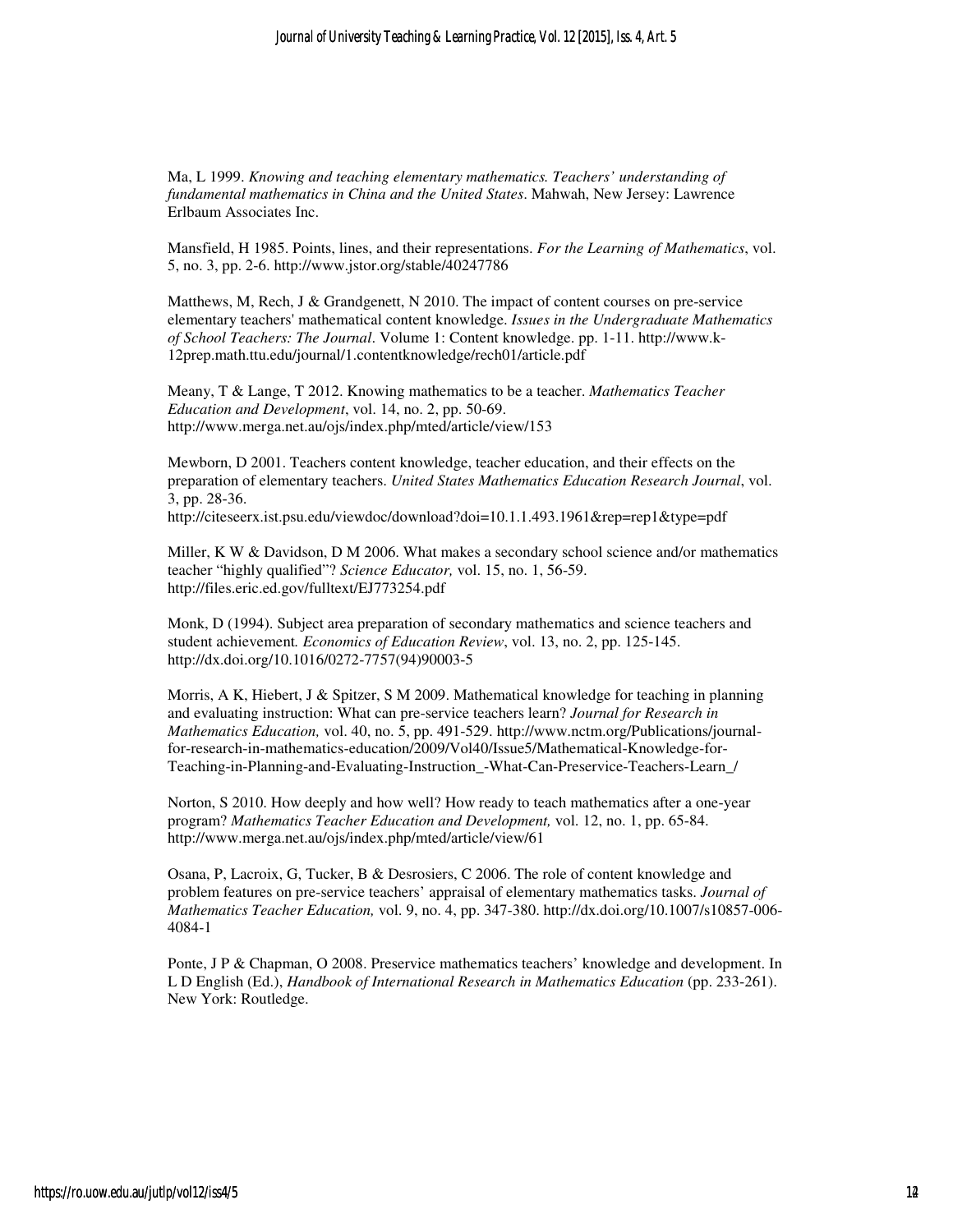Rech, J, Hartzell, J & Stephens, L 1993. Comparisons of mathematical competencies and attitudes of elementary mathematics majors with established norms of a general college population. *School Science and Mathematics*, vol. 93, no. 3, pp. 141-144. http://dx.doi.org/10.1111/j.1949- 8594.1993.tb12212.x

Rubinstein, H 2006. *Mathematics and statistics: Critical skills for Australia's future. Key findings and recommendations of the National Strategic Review of Mathematical Sciences Research in Australia*. Melbourne: Australian Academy of Science. http://www.review.ms.unimelb.edu.au/Report.html

Schmidt, W 2002. The benefit to subject-matter knowledge. *American Educator*, vol. 26, no. 2, p. 8. http://www.aft.org/sites/default/files/periodicals/curriculum.pdf

Shulman, L 1986. Those who understand: Knowledge growth in teaching. *Educational Researcher*, vol. 15, no. 2, pp. 4-14. http://dx.doi.org/10.3102/0013189X015002004

Shulman, L 1987. Knowledge and teaching: Foundations of the new reform. *Harvard Educational Review*, vol. 57, no. 1, pp. 1-22. http://hepg.org/her-home/issues/harvard-educational-reviewvolume-57,-issue-1/herarticle/foundations-of-the-new-reform\_461

Southwell, B & Penglase, M 2005. Mathematical knowledge of pre-service primary teachers. In H L. Chick & J L Vincent (Eds), *Proceedings of the 29th Conference of the International Group for the Psychology of Mathematics Education*. Vol. 4, 209-216. Melbourne, PME. http://www.emis.de/proceedings/PME29/PME29RRPapers/PME29Vol4SouthwellPenglase.pdf

Steen, L A (Ed) 2001. *Mathematics and democracy: The case for quantitative literacy*. National Council on Education and the Disciplines, Woodrow Wilson National Fellowship Foundation. http://www.maa.org/sites/default/files/pdf/QL/MathAndDemocracy.pdf

Stohlmann, M S, Moore, T J & Cramer, K 2013. Preservice elementary teachers' mathematical content knowledge from an integrated STEM modelling activity. *Journal of Mathematical Modelling and Application*, vol. 1, no. 8, pp. 18-31. http://gorila.furb.br/ojs/index.php/modelling/article/viewFile/3299/2476

Toh, T L, Kaur, B & Koay, P L 2013. Singapore pre-service secondary mathematics teachers' content knowledge: Findings from an international comparative study. *International Journal for Mathematics Teaching and Learning*, vol. 1. http://www.cimt.plymouth.ac.uk/journal/toh.pdf

Usiskin, Z 2001. Teachers' mathematics: A collection of content deserving to be a field. *The Mathematics Educator*, vol. 66, no. 1, pp. 85-97. http://math.nie.edu.sg/ame/matheduc/journal/v6\_1/v61\_86.aspx